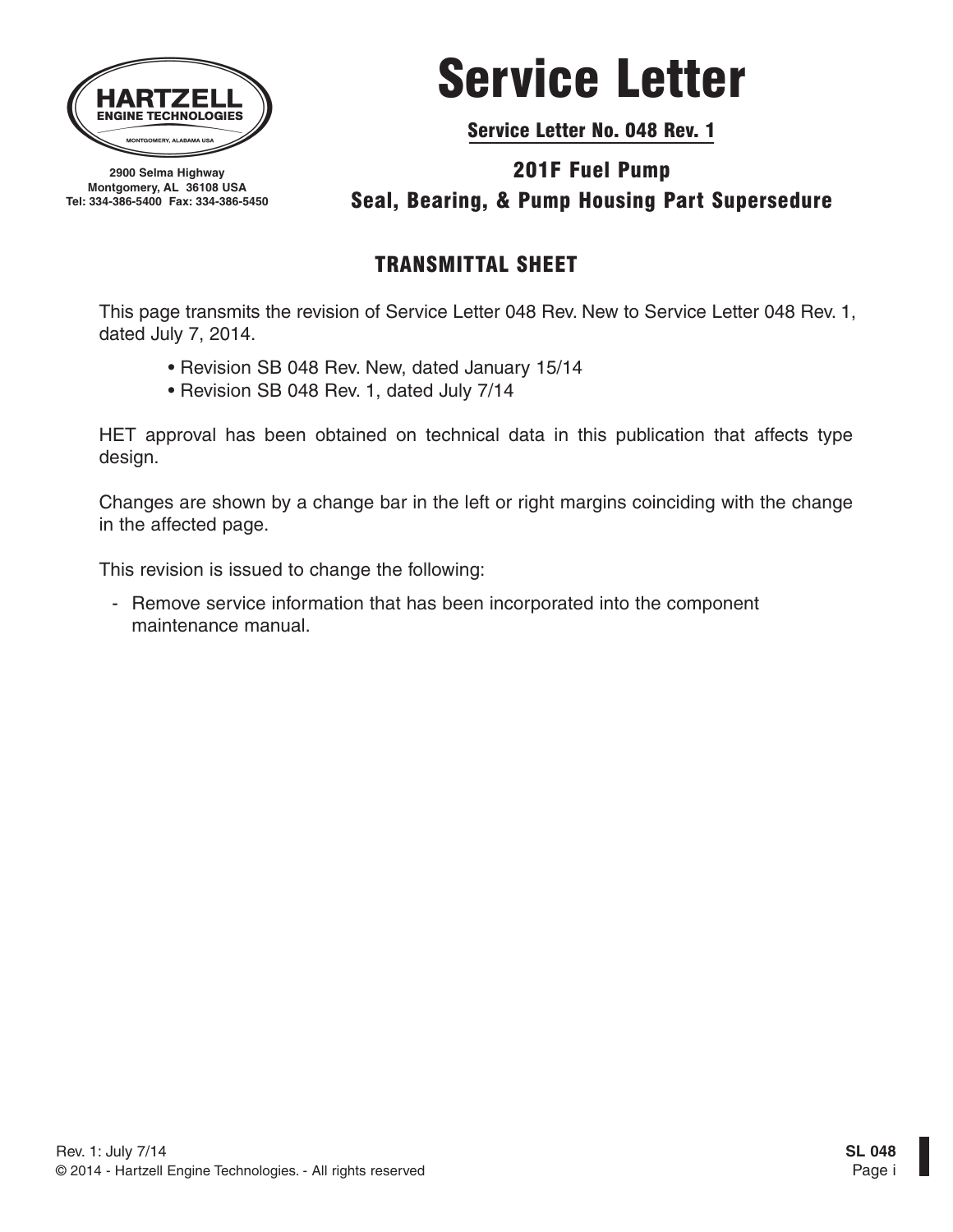# Service Letter

Service Letter No. 048 Rev. 1

201F Fuel Pump Seal, Bearing, & Pump Housing Part Supersedure

### **INTENTIONALLY LEFT BLANK**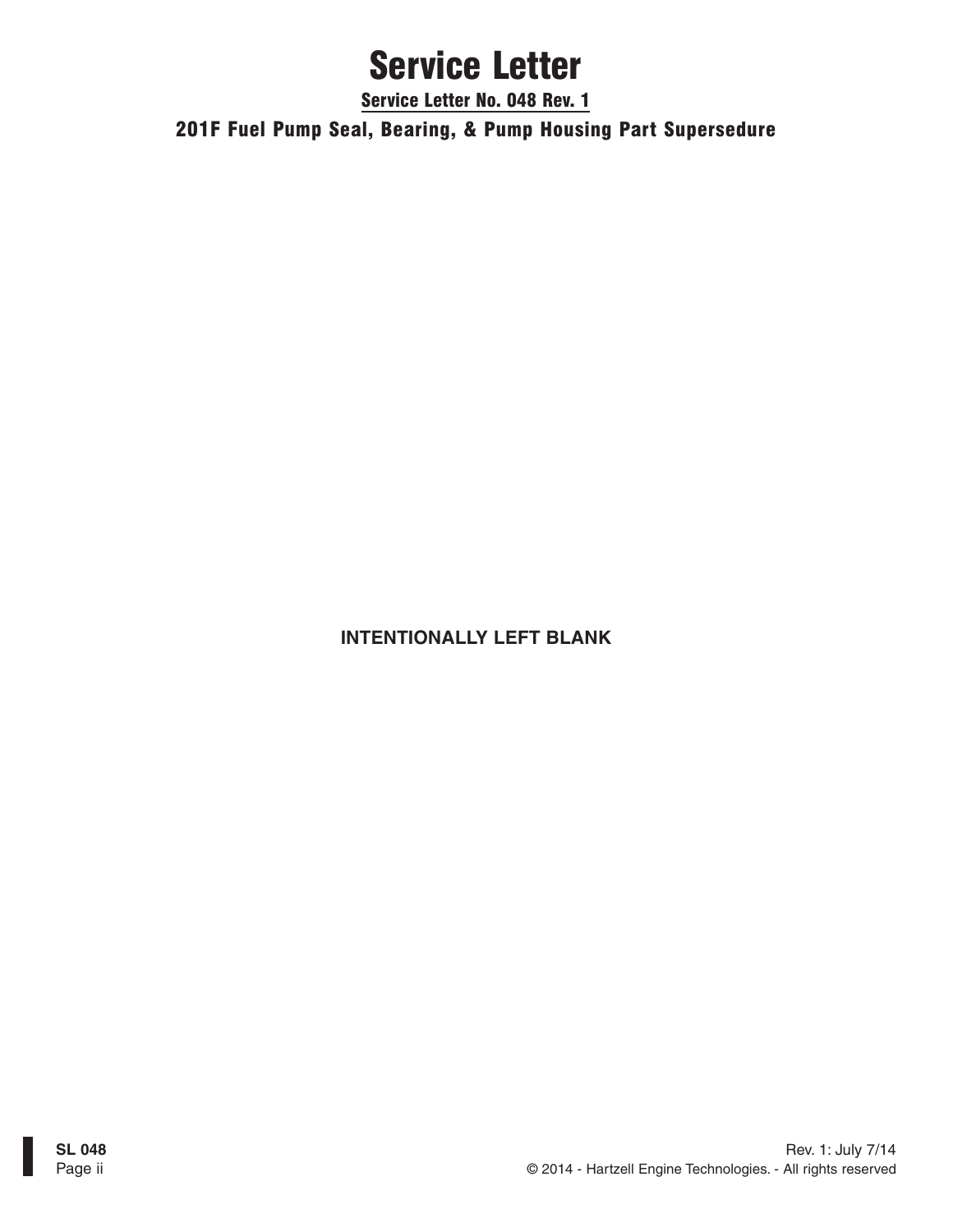

**2900 Selma Highway Montgomery, AL 36108 USA Tel: 334-386-5400 Fax: 334-386-5450**

### 1. Planning Information

A. Effectivity

# Service Letter

Service Letter No. 048 Rev. 1

## 201F Fuel Pump Seal, Bearing, & Pump Housing Part Supersedure

- (1) All Hartzell Engine Technologies LLC (HET) model 201F fuel pumps of any part number, are affected by this Service Letter (SL). The affected fuel pumps are FAA/PMA approved.
- **WARNING:** DO NOT USE OBSOLETE OR OUTDATED INFORMATION. PERFORM ALL INSPECTIONS OR WORK IN ACCORDANCE WITH THE MOST RECENT REVISION OF THE APPLICABLE ENGINE AND/OR AIRCRAFT MAINTENANCE MANUAL (MM) AND THIS SERVICE LETTER (SL). INFORMATION CONTAINED IN THE MM AND THE SL MAY BE SIGNIFICANTLY CHANGED FROM EARLIER REVISIONS. USE OF OBSOLETE INFORMATION MAY CREATE AN UNSAFE CONDITION THAT MAY RESULT IN DEATH, SERIOUS BODILY INJURY, AND/OR SUBSTANTIAL PROPERTY DAMAGE. REFER TO THE APPLICABLE MM INDEX AND THE HET WEBSITE FOR THE MOST RECENT REVISION LEVELS.
- B. Concurrent Requirements
	- (1) None.
- C. Reason
	- (1) The P/N 70F-0008 seal, P/N 75F-0002 bearing, and P/N 30F-0004 pump housing are no longer available for the 201F fuel pump and have been superseded by P/N 70F-0011 seal, P/N 75F-0008 bearing, and P/N 30F-0011 pump housing.
	- (2) To delete redundant installation and inspection criteria from service letter SL 048 Rev. New.
	- (3) To announce that installation and inspection criteria for use of superseded part numbers has now been incorporated in the HET P/N 200201-0000 Fuel Pump Overhaul & Maintenance manual, Revision E (or later).
- D. Description
	- (1) This publication provides Additional Maintenance Information (AMI).
	- (2) This Service Letter provides notification that P/N 70F-0008 seal, P/N 75F-0002 bearing, and P/N 30F-0004 pump housing are no longer available for the 201F fuel pump and have been superseded by P/N 70F-0011 seal, P/N 75F-0008 bearing, and P/N 30F-0011 pump housing.